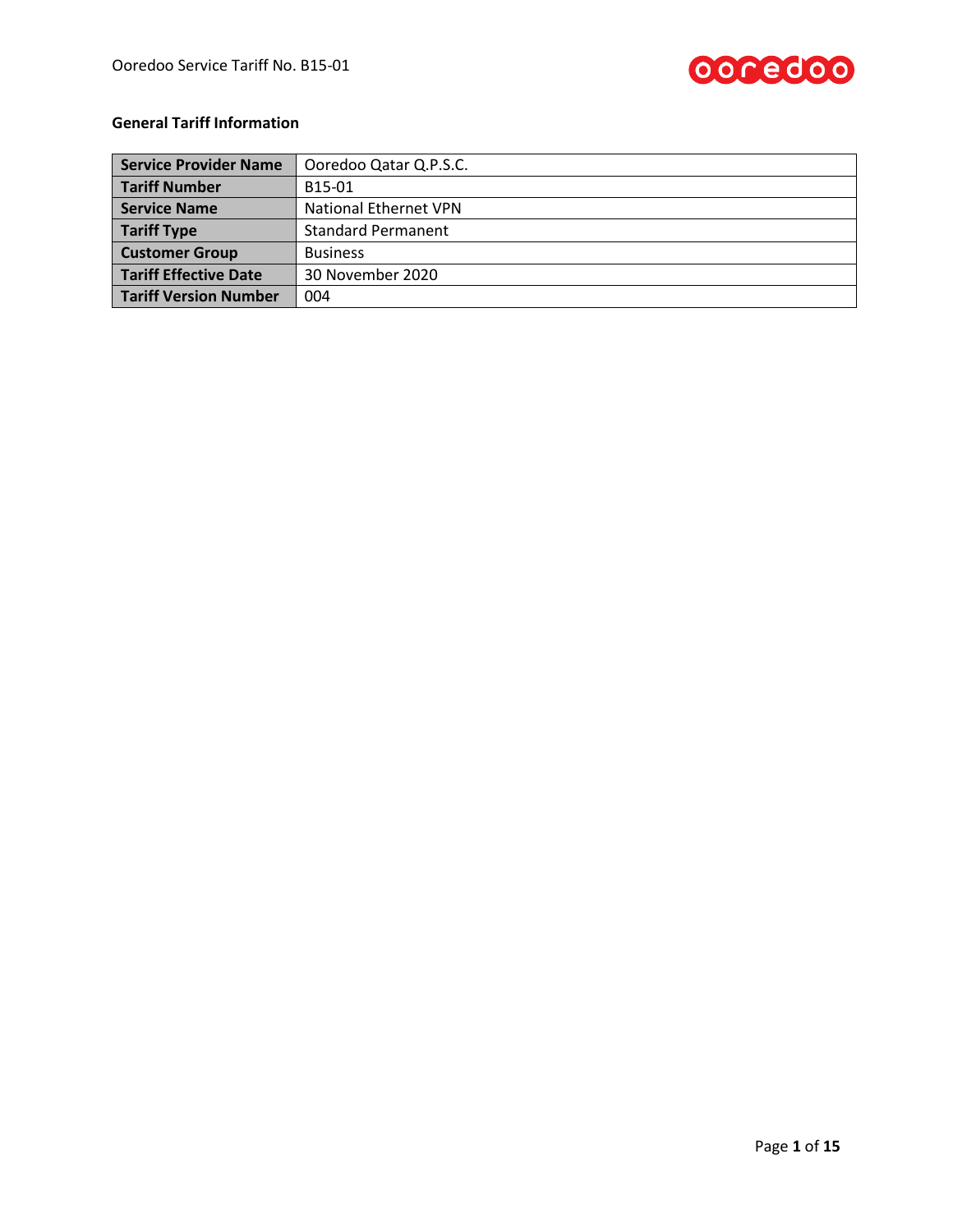

#### **1. Definitions**

- **1.1** City Limit –Means area that falls under Doha and Rayyan municipal city limits
- **1.2** Delay (or Latency) Commitment **-**The Delay (latency) is the amount of time that IP Packet of fixed size takes to reach from customer's SLA site to a reference site within Ooredoo MPLS network. Delay is measured one way not for round trip.
- **1.3** Demarcation point the point of interface between the Subscriber-managed equipment and the Ooredoo-managed equipment. The Demarcation point is also referred to as the "Service Access Point" (SAP).
- 1.4 End to End Client Network Availability- Service Unavailability shall mean a failure resulting in the Customer being unable to connect to the Ooredoo Network from the Customer's location. Service Unavailability shall not include failure as a result of a Ooredoo Network planned/scheduled maintenance, other planned outages, packet loss, problems with Customer's applications, equipment or facilities, acts or omissions of Customer, any use or user of the service authorized by Customer, or Force Majeure.
- **1.5** Ethernet Ethernet Protocol, a network-layer (OSI Layer 2) protocol
- **1.6** Ethernet VPN MPLS based Ethernet Virtual Private Network.
- **1.7** Mean Time Between Failures (MTBF) is a measure of reliability of Ethernet VPN service. It is measured as an average time between consecutive failures.
- **1.8** Mean Time to Restore (MTTR) Service Commitment is the average time to restore the service after reporting an incident; this time includes the time to diagnose and locate the fault. The MTTR is measured from time when a Fault Ticket has been logged by Ooredoo Customer Services and to the Fault Ticket has been resolved, which is the time when the Service has been restored and is operational.
- **1.9** MPLS Multi Protocol Label Switching.
- **1.10** Packet Loss- is a comparative measure of packets faithfully transmitted and received to the total number that were transmitted. Loss is expressed as the percentage of packets that were dropped. Packet loss is measured between Customer SLA site and a reference site within Ooredoo MPLS network.
- **1.11** Ooredoo Qatar Telecom (Q.P.S.C.).
- **1.12** Response Time Commitment is defined as the time taken for the Ooredoo support team to acknowledge the Incident trouble ticket within the response timescales defined in the SLA matrix. This acknowledgement will confirm receipt of the ticket, its Severity and indicate that diagnosis has commenced.
- **1.13** Service Restoration Commitment-Service Restoration (SR) Commitment is the commitment from Ooredoo for the restoration of the service in the event of a fault. It is defined in terms of Response Time and Mean Time to Restore Service (MTTR). Service Restoration can include the provision of a Workaround.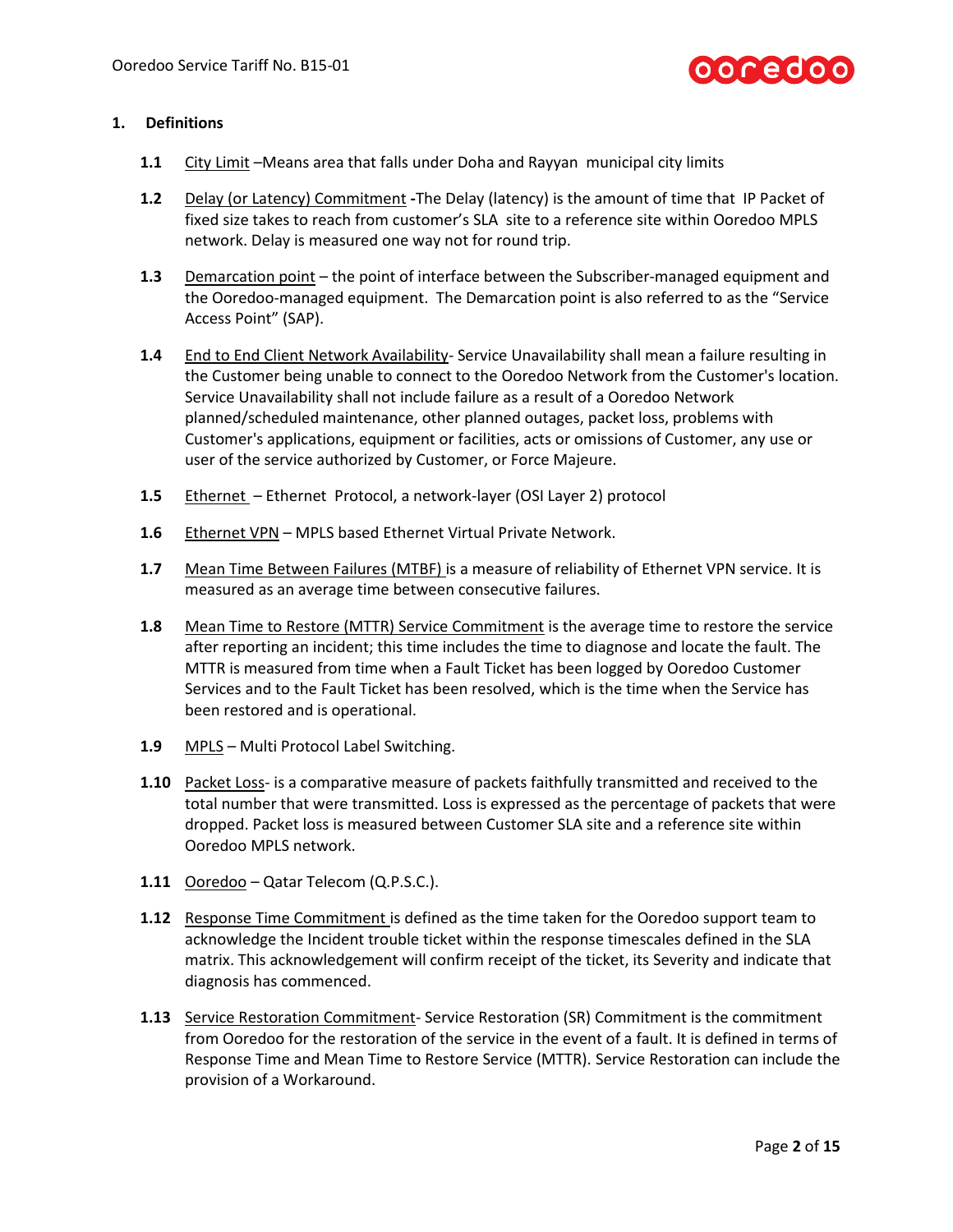

- 1.14 Services -Ethernet VPN network services provided by Ooredoo to the Subscriber.
- **1.15** Synchronous Digital Hierarchy are standardized protocols that transfer multiple digital bit streams synchronously over optical fiber
- **1.16** Severity Priority 1 (P1) Major Service affecting: Is an Incident when a Customer Site experiences a total loss of Service. If no correction is immediately available but a Workaround is created, the P1 Incident will be closed and a P2 Incident will be opened. The object is to neutralize a P1 Incident as soon as possible.
- **1.17** Severity Priority 2 (P2) Partial Service Affecting: Is an Incident that results in a partial service degradation of performance or a loss of resilience or redundancy of the Site but which does not result in a total loss of Service.
- **1.18** Subscriber the person or entity that enters into an agreement with Ooredoo to receive and pay for the Service.
- **1.19** User the natural person who actually uses the service.
- **1.20** Workaround Means a temporary repair, neutralization of a fault, modification, alteration, enhancement or replacement to the Service made by Ooredoo pursuant to an incident which enables the Customer to use the Service in accordance with the specification prior to full correction.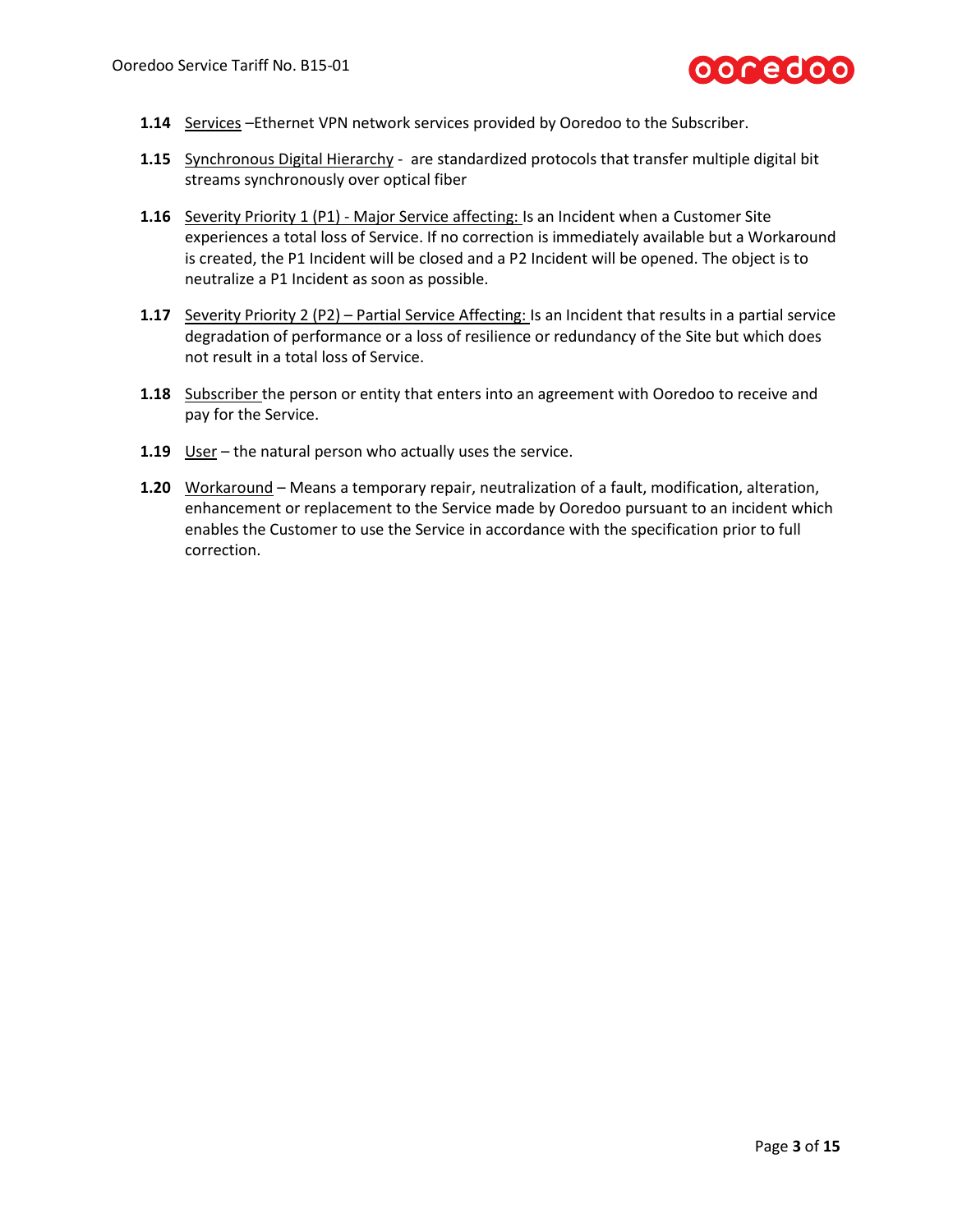## **00red00**

#### **2. Tariff Terms and Conditions**

- **2.1** This Tariff is for a permanent standard service.
- **2.2** This Tariff contains rates and charges applicable to the provision of the National Ethernet VPN Service.
- **2.3** This tariff will be effective as of the date established in this tariff and will automatically cease being effective if, Ooredoo publishes a new tariff for this service or publishes notification on it webpage that this tariff is no longer effective subject to CRA approval.
- **2.4** From time to time Ooredoo may publish promotions and readjustments on its webpage or by other means. Such promotions and readjustments will suspend or modify this tariff as specified by Ooredoo as of the date Ooredoo publishes such promotions or readjustments subject to CRA approval.
- **2.5** Minimum service period: The service will be provided for a minimum service period of three (3) months from the date of activation.
- **2.6** Cancellation: If a Subscriber terminates the contract before the end of the minimum service period term, the Subscriber will be liable to pay the Early Termination Charges for duration for the minimum service period.
- **2.7** Early Termination Charges: are calculated upon termination for the remaining of the minimum service period. Early Termination Charges exclude the "Bar by customer" period.
- **2.8** Bar by customer: During this period customer is not charged and the service is not active
- **2.9** Suspend by Credit Control: This happens is when customer is overdue with his Invoices and the system automatically disconnects him monthly changes are still charged but the service is blocked (cannot be used).
- **2.10** Service Restoration: In case of Bar by customer restoration is manual (based on request). In case of Suspended by Credit Control the restoration is automation after payment.
- **2.11** These Service terms and conditions are in addition to the terms and conditions specified in Ooredoo's General Terms and Conditions for the Master Services Agreement for Business Telecommunications Services where referenced.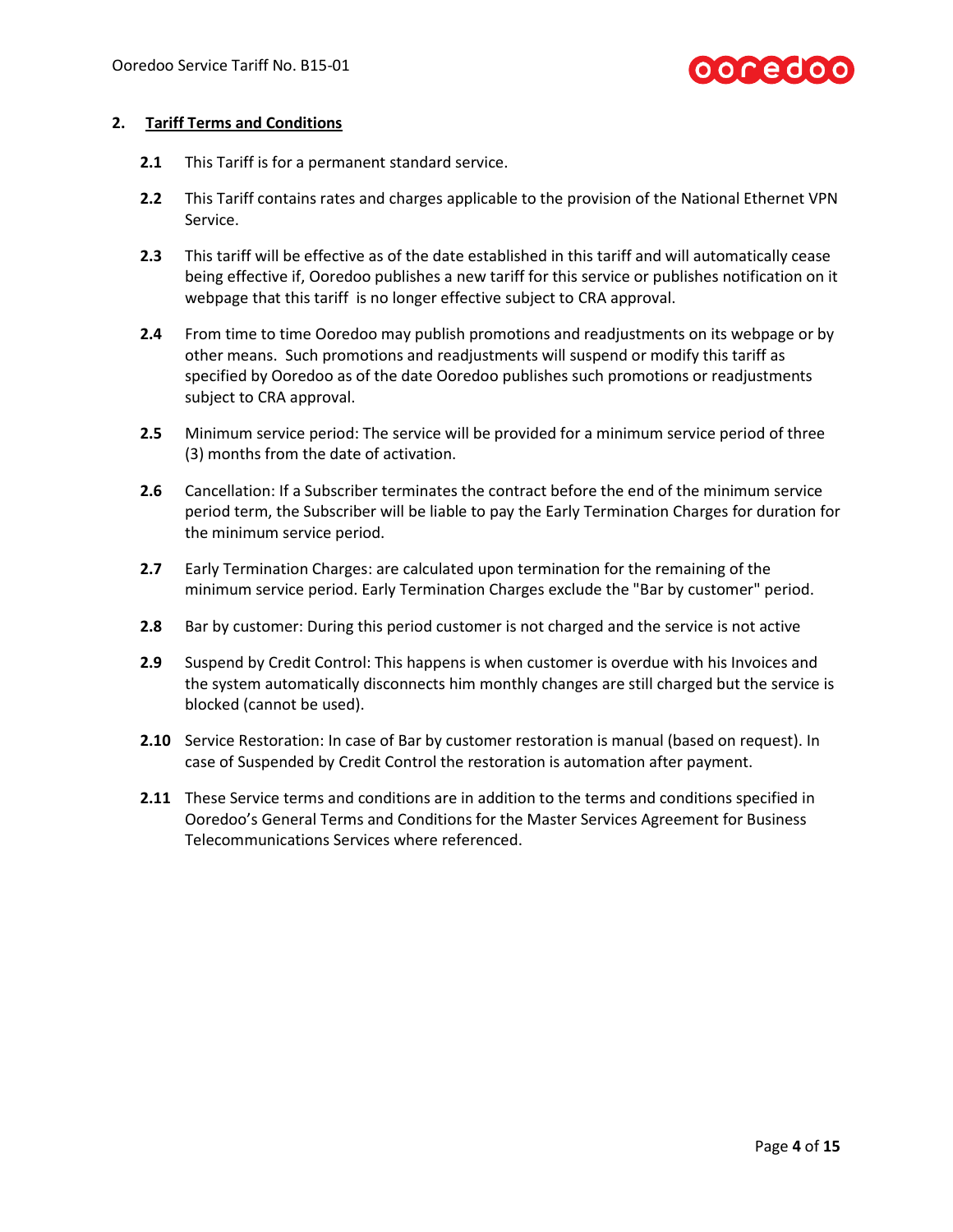

#### **3. Service Description**

The National Ethernet Service can be used to construct a Layer2 Private line or VPN. The National Ethernet VPN service provides a Subscriber with an MPLS based Ethernet Virtual Private Network. Ooredoo Ethernet VPN is an integrated networking solution combining Ethernet capabilities with the security and reliability of private networking through Ooredoo's Gigabit Internet Protocol backbone.

The Ooredoo National Ethernet VPN Service enables the convergence of voice, data and video applications over a single converged network, providing the Subscriber with a secure, flexible and scalable connectivity to deliver intranet and extranet services, voice and other applications such as ERP and e-commerce.

#### **3.1 Physical Interfaces**

Depending upon the customer's requirements and product availability, Ooredoo will provide Optical and Electrical interfaces as detailed below:

- **3.1.1 Optical Interfaces:** Ooredoo support 100FX, 1000SX and 1000LX interfaces. Selections of fiber types include single-mode and multi-mode. Both SC and LC connectors are supported.
- **3.1.2 Electrical Interfaces:** Ooredoo support 1000BT interfaces. Handoff is via an RJ-45 jack. The customer cable type should be a minimum of Cat 5, Cat 5e or Cat 6.
- **3.2** The Ethernet Services are used in two types:
	- **3.2.1 E-Line Service:** Ethernet Line Service (E-Line) provides a point-to-point Ethernet between two sites.
	- **3.2.2 E-LAN Service**-LAN provides multipoint Ethernet connectivity between two or more sites.
	- **3.2.3** A point to multipoint configuration ("hub and spoke") comprises a single aggregation point between the customer and Ooredoo. From this single point, data is then transmitted to multiple locations. In this configuration, the customer's primary site (the "hub") communicates with all other customer sites (the "spokes"). Communication between "spokes" is managed via the customer's primary location.
		- **3.2.3.1.1** A multipoint to multipoint configuration, also known as "any to any," creates a network in which any network site can communicate with any other network site without restriction. This configuration transforms a WAN into an extension of the LAN beyond the office building walls.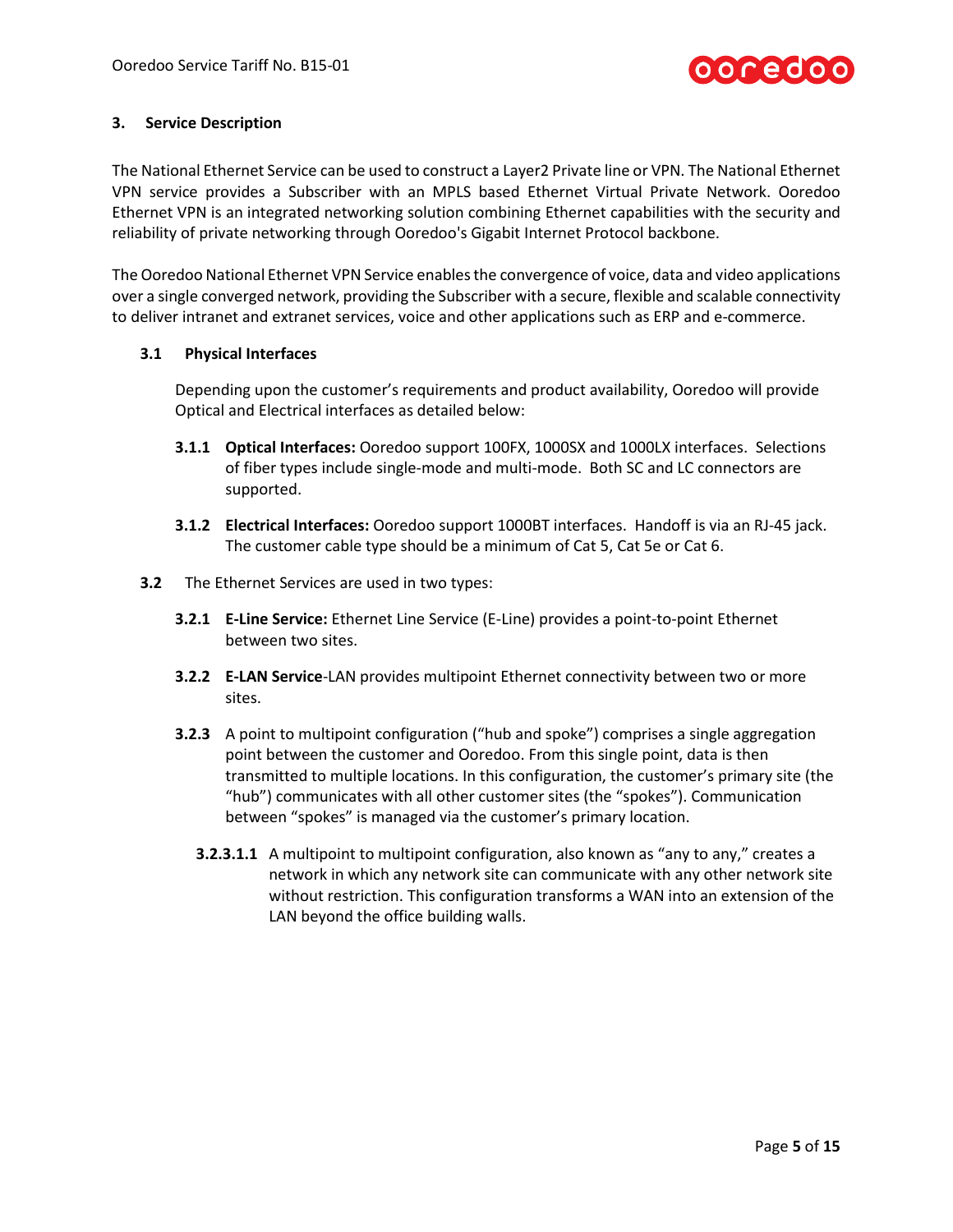

#### **4. Service Features and Charge Rates**

- **4.1** National Ethernet Standard Service
	- **4.1.1 Description:** Ooredoo National Ethernet VPN is a secure, reliable and cost effective connectivity solution. By extending the Ethernet standard for local area networking (LAN) to Wide Area Networking (WAN) corporate customers can connect multiple locations through Virtual private Networks based on native Ethernet Technology. Ethernet VPN is delivered over Ooredoo native Multi-Protocol label switching (MPLS) network infrastructure which provides any to any connectivity that allows customers to exchange voice, video and data directly between dispersed sites over a single network enabling customer to take advantage of converged applications.

Ooredoo MPLS backbone is capable of supporting multiple time sensitive applications such as real-time voice and video. This allows Ooredoo to leverage the inherent benefits of the Internet Protocol network to offer customers a VPN solution that provides standard MPLS functionality as well a high level of performance, flexibility and geographic reach.

Ooredoo offers the following three Ethernet over MPLS (EoMPLS) VPN Quality of Service levels:

- **Ethernet Silver Package:** This is the default Package, primarily for VPN using mail, web browsing and other non-critical applications. This package consists of a Class of Service mix comprising of 75% Best Effort and 25% Mission Critical
- **Ethernet Gold Package:** This package is designed for applications that are latency and packet loss sensitive like Business applications, database applications etc. This package consists of a Class of Service mix comprising of 75% Mission Critical and remaining 25% best Effort.
- **Ethernet Platinum Package:** Premium Ethernet VPN package, suitable for applications where there is a requirement for Real time voice across VPN sites. This package consist of Class of Service mix comprising of 25% Real Time, 50% Mission critical and remaining 25% Best Effort.

Ooredoo offers one Ethernet over SDH (EoSDH) VPN:

**Ethernet over SDH (EoSDH):** This old protocol is supported mainly for the National leg of the Global Ethernet EoSDH VPN services.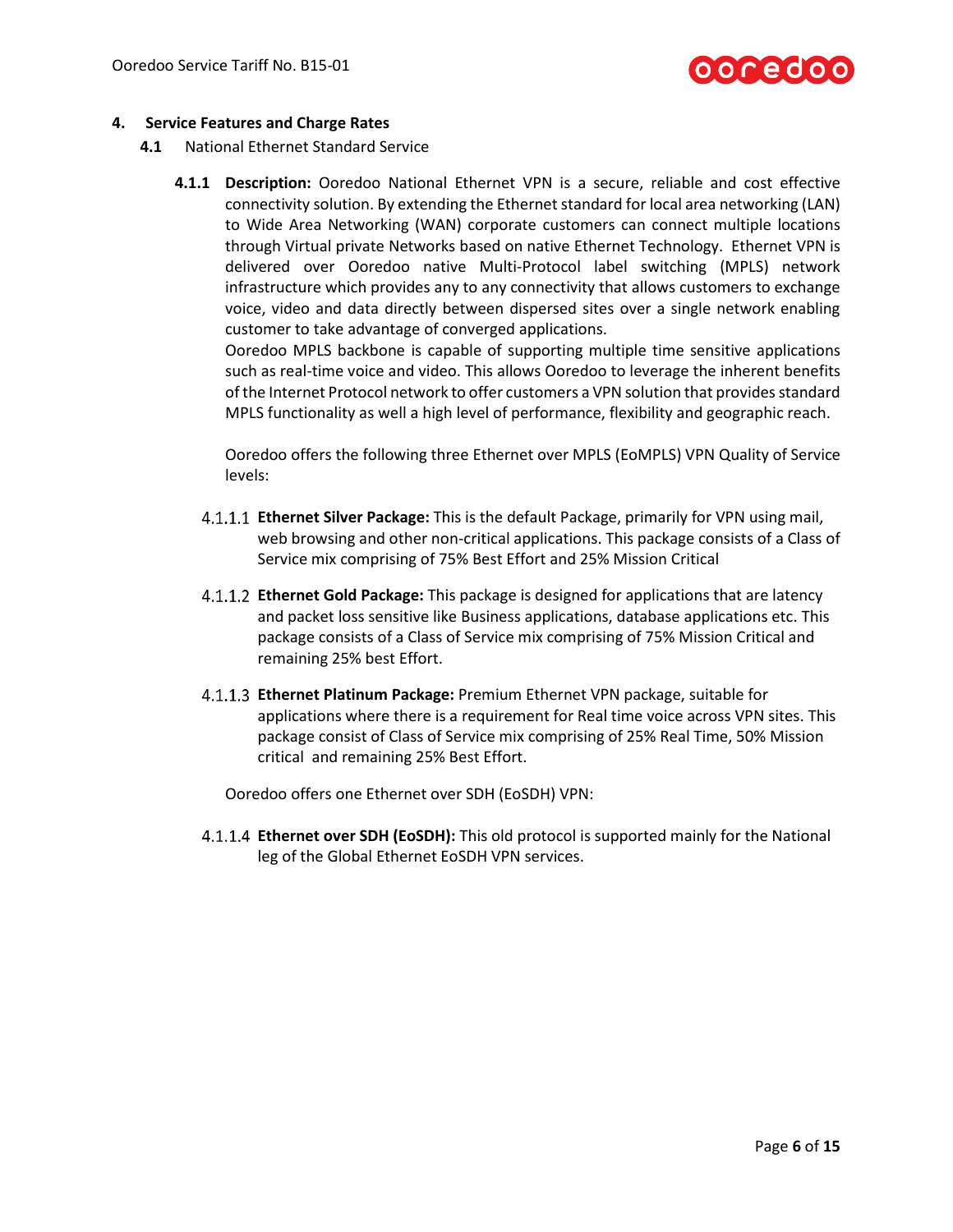

## <span id="page-6-0"></span>**4.1.2 Charging**

| 4.1.2.1 National Ethernet VPN service is charged at the following monthly rates: |  |
|----------------------------------------------------------------------------------|--|
|----------------------------------------------------------------------------------|--|

| <b>ETHERNET VPN</b> |                             | <b>Standard Service Monthly Rental</b> |                       |                           |                    |
|---------------------|-----------------------------|----------------------------------------|-----------------------|---------------------------|--------------------|
| <b>Bandwidth</b>    | <b>Installation Fee- QR</b> | EoMPLS <sup>1</sup><br><b>Silver</b>   | <b>EOMPLS</b><br>Gold | <b>EOMPLS</b><br>Platinum | EoSDH <sup>2</sup> |
| 256 KB              | 2,000                       | 2,392                                  | 2,631                 | 2,990                     | 2,990              |
| 512 KB              | 2,500                       | 2,990                                  | 3,290                 | 3,738                     | 3,738              |
| 1 MB                | 2,500                       | 4,186                                  | 4,605                 | 5,234                     | 5,234              |
| 2 MB                | 2,500                       | 4,830                                  | 5,314                 | 6,038                     | 6,038              |
| 4 MB                | 5,000                       | 6,118                                  | 6,730                 | 7,648                     | 7,648              |
| 8 MB                | 5,000                       | 7,498                                  | 8,248                 | 9,374                     | 9,374              |
| 16 MB               | 5,000                       | 8,878                                  | 9,766                 | 11,098                    | 11,098             |
| 24 MB               | 5,000                       | 10,258                                 | 11,284                | 12,823                    | 12,823             |
| 32 MB               | 5,000                       | 11,638                                 | 12,802                | 14,548                    | 14,548             |
| 50 MB               | 5,000                       | 14,398                                 | 15,838                | 17,998                    | 17,998             |
| 100 MB              | 10,000                      | 18,998                                 | 20,898                | 23,748                    | 23,748             |
| 200 MB              | 10,000                      | 22,080                                 | 24,288                | 27,600                    | 27,600             |
| 500 MB              | 10,000                      | 31,055                                 | 34,161                | 38,819                    | 38,819             |
| $1$ GB              | 10,000                      | 39,063                                 | 42,970                | 48,830                    | 48,830             |
| 2 GB                | 15,000                      | 50,782                                 | 55,860                | 63,478                    | 63,478             |
| 3 GB                | 15,000                      | 58,399                                 | 64,239                | 72,999                    | 72,999             |
| 5 GB                | 15,000                      | 64,239                                 | 70,663                | 80,299                    | 80,299             |
| 10 GB               | 15,000                      | 80,299                                 | 88,329                | 100,374                   | 100,374            |

1. Ethernet over MPLS (EoMPLS)

2. Ethernet over SDH (EoSDH)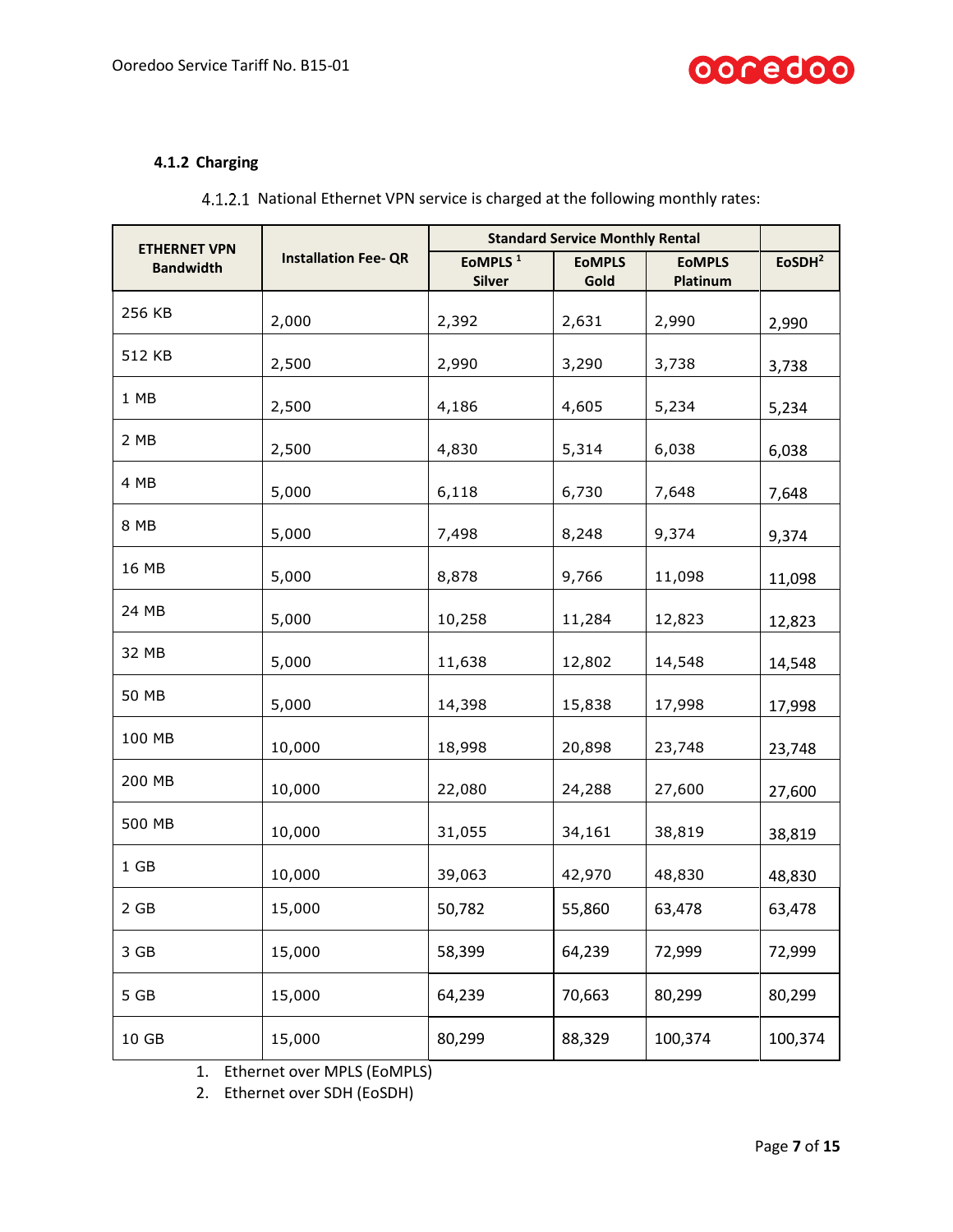

Ooredoo May offer up to 20% discount on the products or services from time to time on the permanent or promotional basis as per the Article 3.9 of the Retail Tariff Instructions (RTI).

- **Upgrade Policy:** A Subscriber upgrading between packages will do so without paying any extra charge. A logical upgrade that doesn't require any physical installation will not incur a new term or minimum service period. However, a new term would commence for changes where a new physical installation is required.
- **4.1.2.2.1 Temporary upgrade:** This doesn't change the existing monthly charge (of the contracted speed). The physical speed is boosted for a limited time but doesn't change the price.
- **Downgrade Policy:** If less than the minimum service period (3 months) then EDC (Early Downgrade Charges) will apply based on the monthly charge of the higher (contracted) speed for the remaining of the duration of the minimum liability.
- **External Shifting:** The same charges apply as per the installation fee (based on the bandwidth).
- **Equipment Charges:** Ooredoo will provide any customer premises equipment necessary for the provision of service free of charge.
- **Change of Location:** Subject to feasibility, a Subscriber may change the location where the Service is provided and applicable installation fee as per paragrap[h 4.1.2](#page-6-0)
- **Additional Charges:** Following a feasibility study of the Subscriber site, a Subscriber will be notified of any applicable additional installation fees due to the particular features of the Subscriber's site(s), such as civil works required due to distance between Subscriber sites.
- **4.2** Optional Add On: Burstable Ethernet VPN
	- **4.2.1 Description:** Ooredoo offers a usage-based Burstable Ethernet VPN for customers having irregular surging traffic patterns. This option allows customers committing to a fixed capacity to have the option to burst up to the port speed or to an agreed pre-set rate limit. Customers opting for Burstable Ethernet VPN are provided with an Ethernet port capable of supporting such speed bursts. Subscribers to any Ethernet VPN service products above 2Mbps can subscribe to a burstable Ethernet VPN plan.
	- **4.2.2 Charging:** Burstable Ethernet VPN has two charging elements; fixed port bandwidth and burst. The fixed port is charged for the committed capacity as per [4.1.2.](#page-6-0) The 'burst'is charged based upon 95<sup>th</sup> percentile billing where incremental usage above the subscribed bandwidth is billed at the unit rate equivalent to the Silver package for subscribed bandwidth. Refer to Annex 3 for further explanation and a diagram.
- **4.3** Optional Add On: Service Level Agreement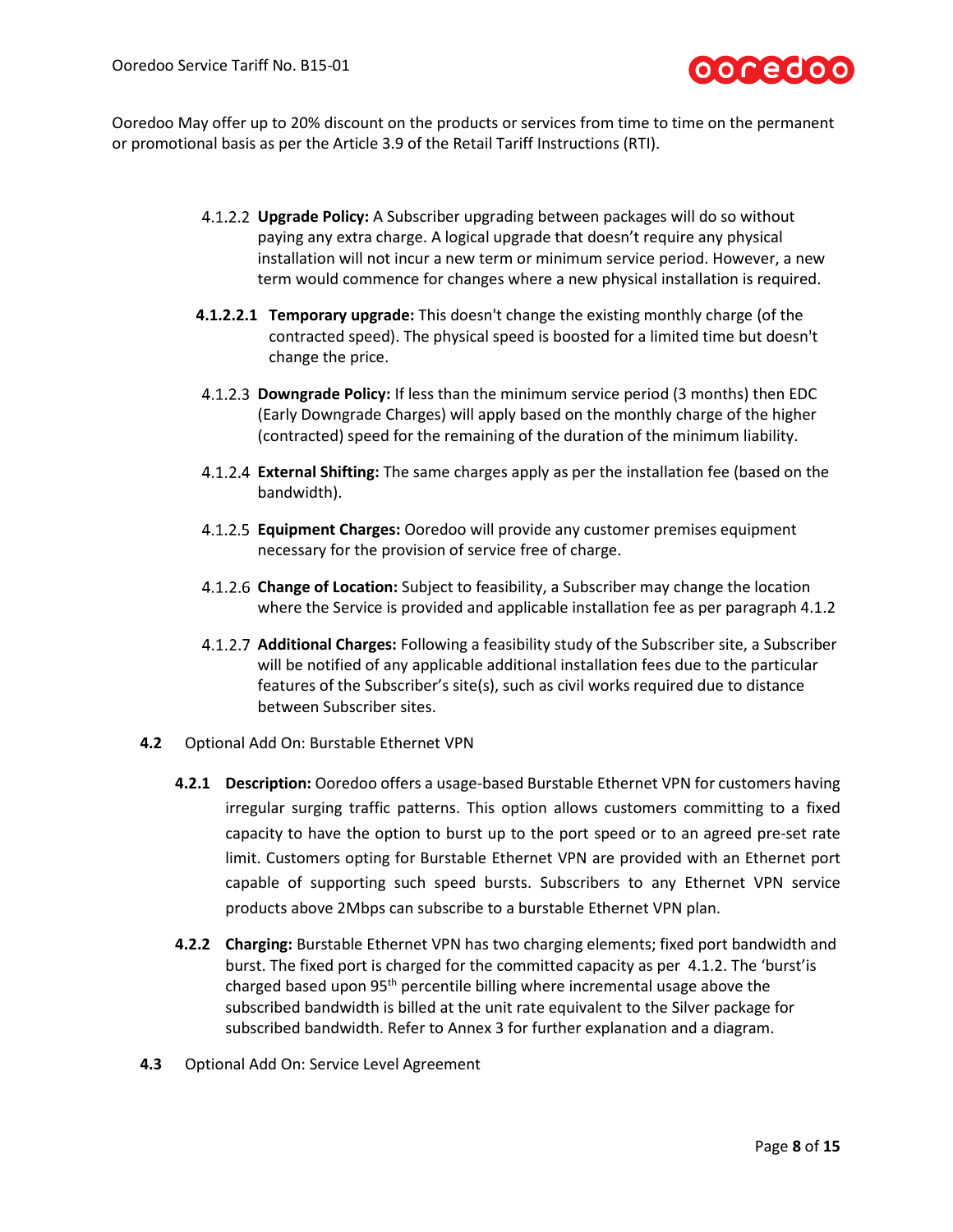

- **4.3.1 Description:** A Subscriber may enter into a Service Level Agreement which defines service and support levels provided by Ooredoo to the Subscriber for Ethernet VPN. A Subscriber may enter into one of the following SLA's;
	- **First Class SLA:** First Class SLA is offered with more stringent objectives and comprehensive parameters. First Class SLA is a premium service wherein Ooredoo guarantee the high availability by ensuring the redundancy and diversity as package solution.
	- **Business Class SLA:** Business class SLA option where in the objectives are defined for selective key parameters like availability of the Ethernet VPN.
	- **SLA Features –** Ooredoo Service Level Agreement provide commitment on various performance, availability, reliability and incident management parameters which differ on the type of SLA Package as per the table below.

| <b>Service</b>             |                                                  | <b>Applicability</b>            |                    |
|----------------------------|--------------------------------------------------|---------------------------------|--------------------|
| Domain                     | <b>SLA Parameter</b>                             | <b>Business</b><br><b>Class</b> | <b>First Class</b> |
| Availability               | End to End Client Network Availability           | 99.5%                           | 99.9%              |
| Incident Management        | Average Response Time - All Faults               | 1 hour                          | 1hour              |
| Incident Management        | Average MTTR - P1 Incidents (within city limit)  | 6 hours                         | 4 hours            |
| <b>Incident Management</b> | Average MTTR - P1 Incidents (outside city limit) | 12 hours                        | 8 hours            |
| Incident Management        | Average MTTR - P2 Incidents                      | 12 hours                        | 8 hours            |
| Reliability                | <b>Average MTBF</b>                              | ×                               | 15 days            |
| Performance*               | Average Delay(Latency) *                         | X                               | 20 <sub>ms</sub>   |
| Performance*               | Average Packet Loss*                             | $\times$                        | 0.5%               |

\* Performance parameter commitment may not be applicable when the diversity is on wireless media such as 3G etc. The customer will be clearly informed if the diversity is supplied via wireless media.

**4.3.2 Charg**ing**:** Customers are charged an additional monthly fee (after any applicable discounts set out in paragraph [4.1.2\)](#page-6-0) as follows;

| <b>Product</b> | <b>Business Class SLA</b> | <b>First Class SLA</b> |
|----------------|---------------------------|------------------------|
| l Ethernet VPN | 15%                       | 40%                    |

- **4.4** Optional Add On: Local Loop Redundancy
	- **4.4.1 Description:** First Class SLA comes redundancy. However when used as the national leg (Local Loop) in conjunction with the Global VPN there is an additional option to have Redundancy.
	- **4.4.2 Charging:** Customers are charged an additional monthly fee (after any applicable discounts set out in paragraph [4.1.2\)](#page-6-0) as follows;

| Product                | <b>Additional Charges</b> |  |
|------------------------|---------------------------|--|
| Global VPN, Local Loop | 40%                       |  |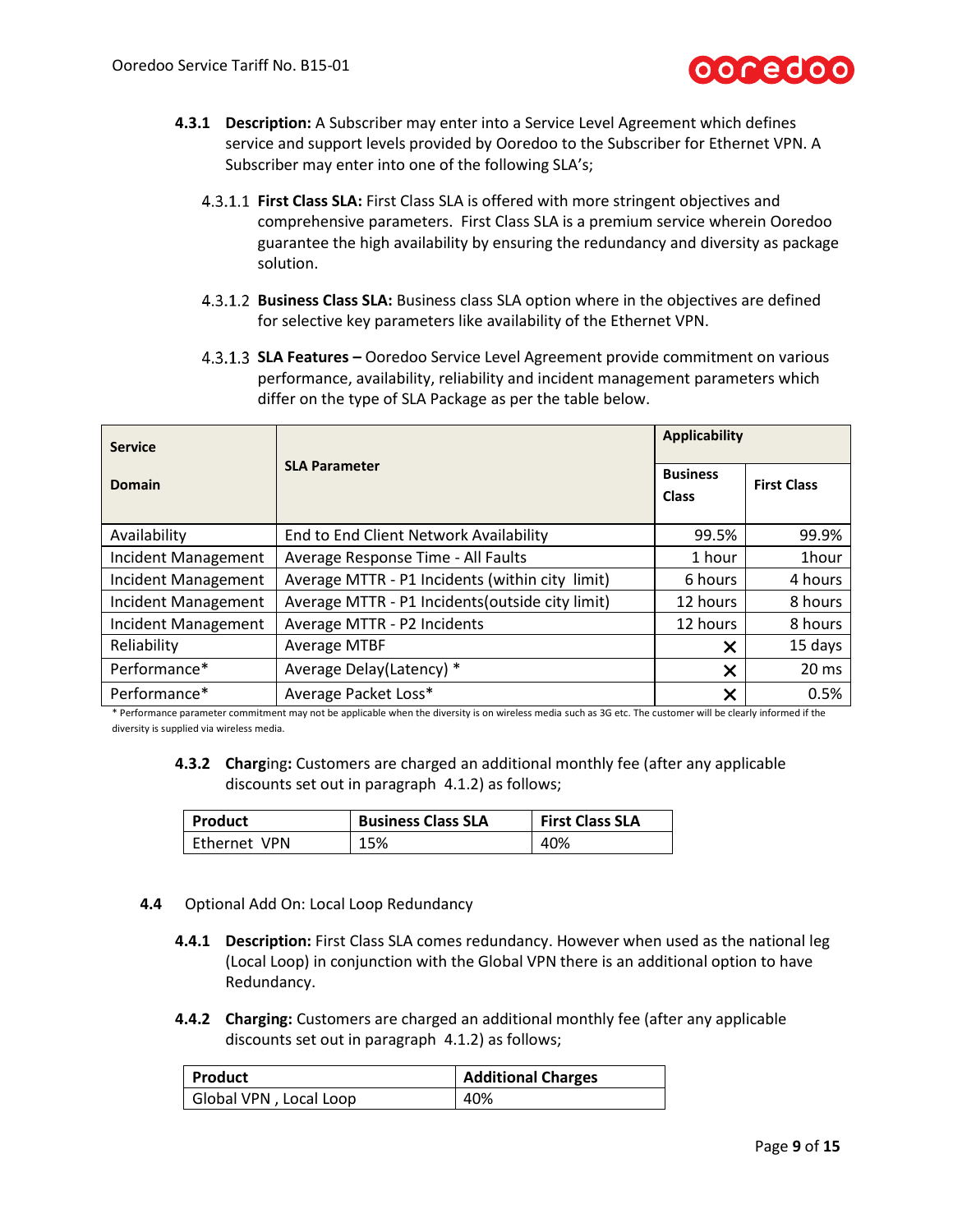

#### **5. Service Provider obligations**

- **5.1 Commencement of Service:** The service shall commence from the date of activation of service.
- **5.2 Responsibility for service:** Ooredoo is responsible for service only up to the Customer Premises Equipment and shall not be responsible for any quality of service, continuity of service or other matters impacted by subscriber cabling, equipment or other facilities (not provided by Ooredoo) beyond this point.
- **5.3 Service Provisioning Time**: If the customer location is feasible from a network perspective, Ooredoo endeavor to provision the services within a lead time of 4-6 week from the date of release of Purchase Order.
- **5.4 Service availability and limits:** Certain factors, such as network changes, traffic volume, transmission limits, service outages, technical limitations, signal strength, customer device, terrain, structures, weather, or other conditions that may arise from time to time, may interfere with actual service quality and availability. Ethernet VPN may not be available in the subscriber's area, their specific location or may not be compatible with their specific landline connection.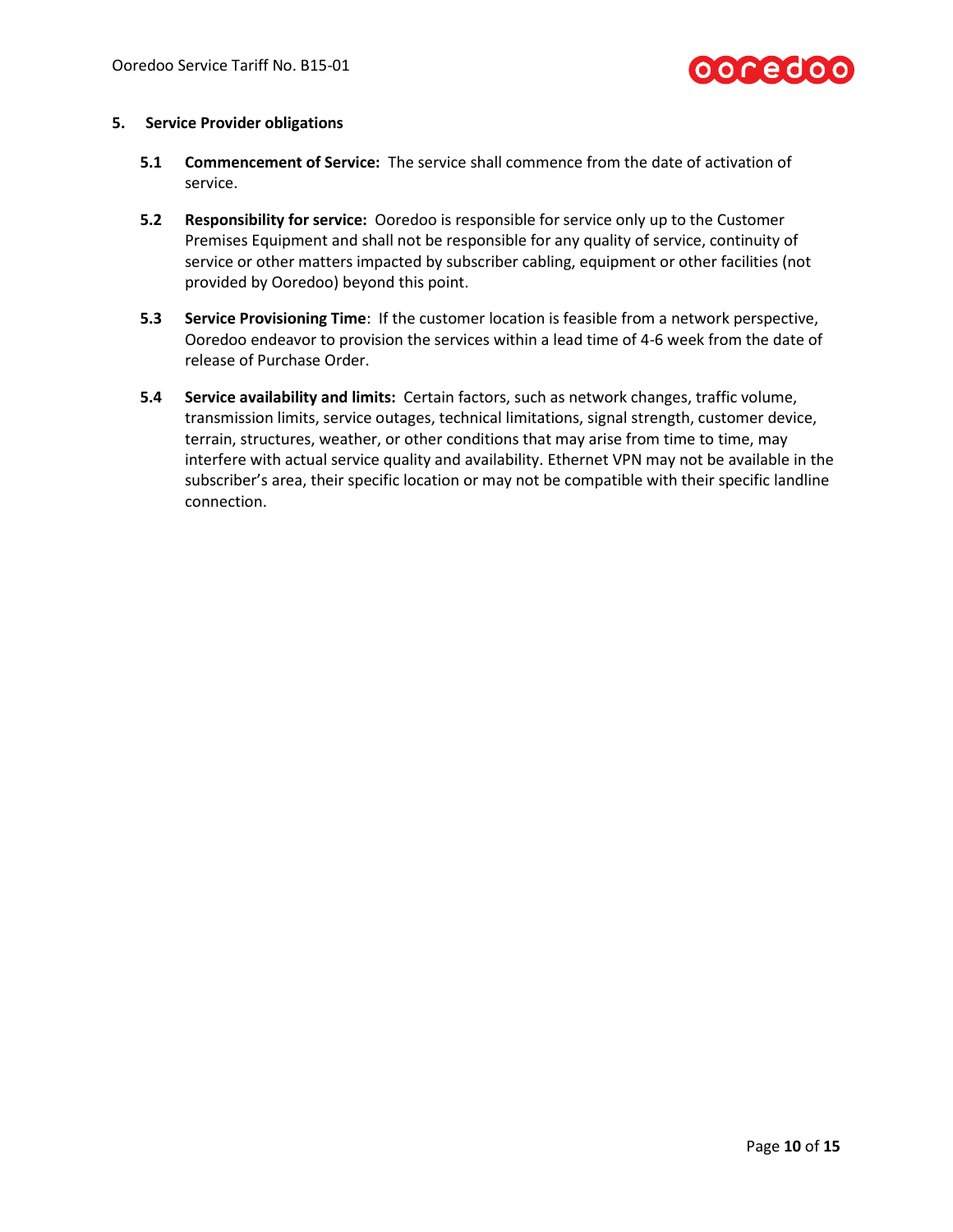

#### **6. Subscriber obligations**

- **6.1 Equipment**: The Subscriber shall comply with any reasonable request by Ooredoo concerning the configuration of their devices and/or the use of the service.
- **6.2 Equipment**: Importation of suitable, type-approved equipment may be undertaken following approval by Ooredoo.
- **6.3 Equipment**: Importation of suitable, type-approved equipment may be undertaken following approval by Ooredoo.
- **6.4 Assignment of service**: The subscriber undertakes to use the service personally and for their private interest, and shall not transfer the service or assign it to a third party without obtaining Ooredoo's prior written consent.
- **6.5 Unlicensed Services**: The Subscriber may not use the Service to provide any kind of telecommunications services that require a license from the CRA. Failure to comply with this provision may result in immediate cessation of service without notice.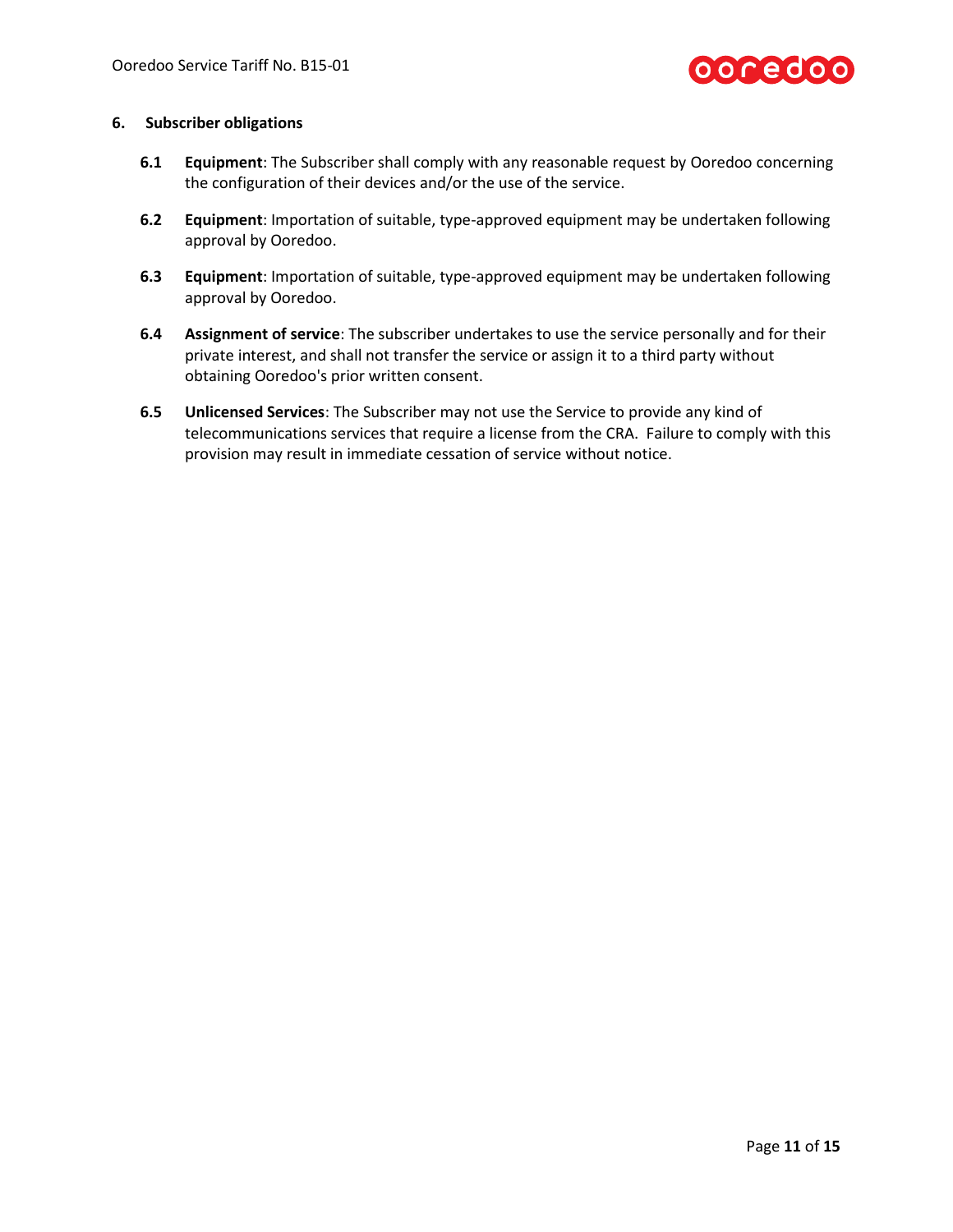# OOCedoo

#### **Annexure1 – National Ethernet VPN Package Options**



- **Ethernet VPN Silver Package:** This is the default package; primarily meant for VPN using mail, Client Server and web browsing applications. The existing Ethernet VPN customers shall be mapped to the default package.
- **Ethernet VPN Gold Package:** This package is meant for latency and packet loss sensitive applications, video and other real-time non-voice applications.
- **Ethernet VPN Platinum Package:** Ethernet VPN Platinum package is the fastest and is suitable if the customer requires real time voice across VPN sites.

#### **Port Profile (Different CoS as % of port B/W)**

| <b>QoS Option</b> | <b>Real Time</b> | <b>Mission Critical</b> | <b>Best Effort</b> |
|-------------------|------------------|-------------------------|--------------------|
|                   |                  | <b>Business</b>         |                    |
| Silver            |                  | 25%                     | 75%                |
| Gold              |                  | 75%                     | 25%                |
| Platinum          | 25%              | 50%                     | 25%                |

| <b>QoS Option</b> | <b>Real Time</b>        | <b>Mission Critical Business</b>                      | <b>Best Effort</b>         |
|-------------------|-------------------------|-------------------------------------------------------|----------------------------|
| Application       | Real-Time traffic       | Mission-critical traffic that is                      | Non time-sensitive         |
| Type              |                         | latency and packet loss<br>applications Basic LAN-to- |                            |
|                   |                         | sensitive; Important business                         | LAN traffic                |
|                   |                         | data traffic                                          |                            |
| Examples          | Real time application   | <b>Enterprise Resource Planning</b>                   | LAN to-LAN data transfer,  |
|                   | e.g. Voice applications | (ERP), video streaming;                               | email, File Transfer       |
|                   |                         | Intranet applications,                                | Protocol (FTP), browsing - |
|                   |                         | client/server technologies,                           |                            |
|                   |                         | Lotus Notes, messaging                                |                            |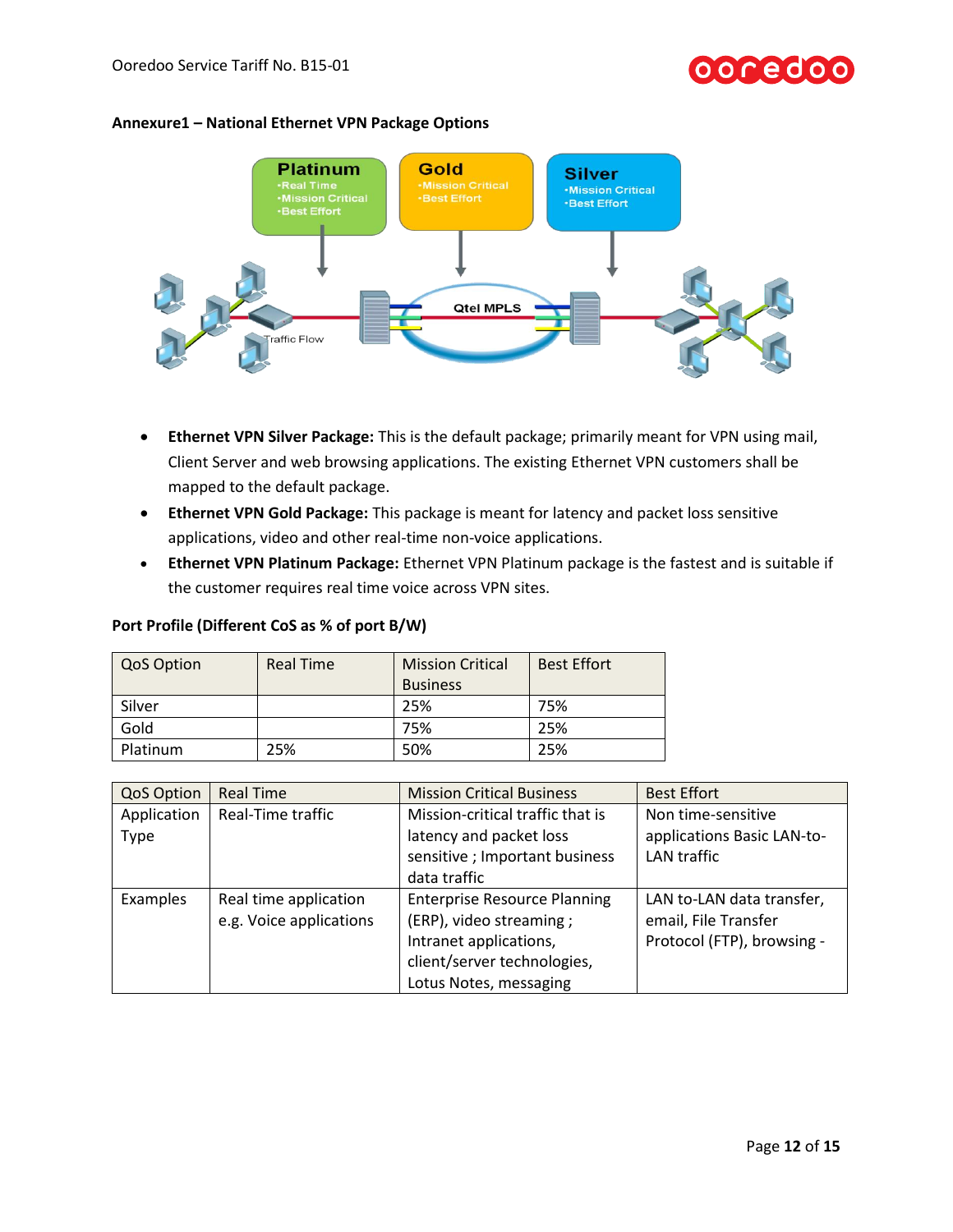

#### **Annexure 2: CoS explanation**

Ooredoo's Ethernet VPN network offers end-to-end Class of Service (CoS) capabilities.

Ooredoo offers 3 Classes of Service (CoS); Real Time, Mission Critical and Best Effort.

- 1. **Real Time CoS:** is a strict priority queue. When this queue is active it will be serviced until the queue is completely empty. Once the Real Time queue is empty the remaining two CoS will be serviced. Due to the Real Time CoS having a higher precedence and being serviced until it is completely empty, it is generally used for time sensitive applications like voice and video. This CoS has a "hard ceiling", meaning when this CoS is active it cannot take available bandwidth from the remaining two CoS's. While this CoS is active and if the customer's router attempts to send more bandwidth that what is currently allocated, the excessive bandwidth is discarded. For example, if the size of this CoS (hard ceiling) is set at 500 kilobits and the network needs to send 600 kilobits of real time data, the excess of 100 kilobits is completely discarded.
- 2. **Mission Critical CoS:** is a class based queue. A class based queue allocates a specific amount of bandwidth per the agreed upon markings. During times of congestion traffic that meets the agreed upon markings are guaranteed this minimum amount of bandwidth. The Mission Critical CoS can use available bandwidth from the Real Time and Best Effort CoS, thus it is possible this CoS can transmit above the minimum defined value. For example, if 500 kilobits are allocated to the Real Time CoS and 500 kilobits to the Mission Critical CoS and there currently isn't any traffic in the Real Time CoS, the Mission Critical CoS can use the entire 1 megabit of CoS purchased bandwidth. In this example the Mission Critical CoS can also take from the Best Effort CoS if excessive bandwidth exists. However, traffic taken from the Best Effort CoS it isn't guaranteed a specific amount of bandwidth. Only traffic within the Real Time and Mission Critical CoS are guaranteed. Excessive bandwidth taken from the Best Effort CoS will not be discarded if the bandwidth is available, it just won't be guaranteed.
- 3. **Best Effort CoS** treats all data allocated to this queue as the same. The queue is a "catch all" for traffic that doesn't adhere to the Real Time and Mission Critical markings. The customer should ensure the Best Effort CoS is large enough to provide service to applications that aren't assigned to the Real Time and Mission Critical CoS.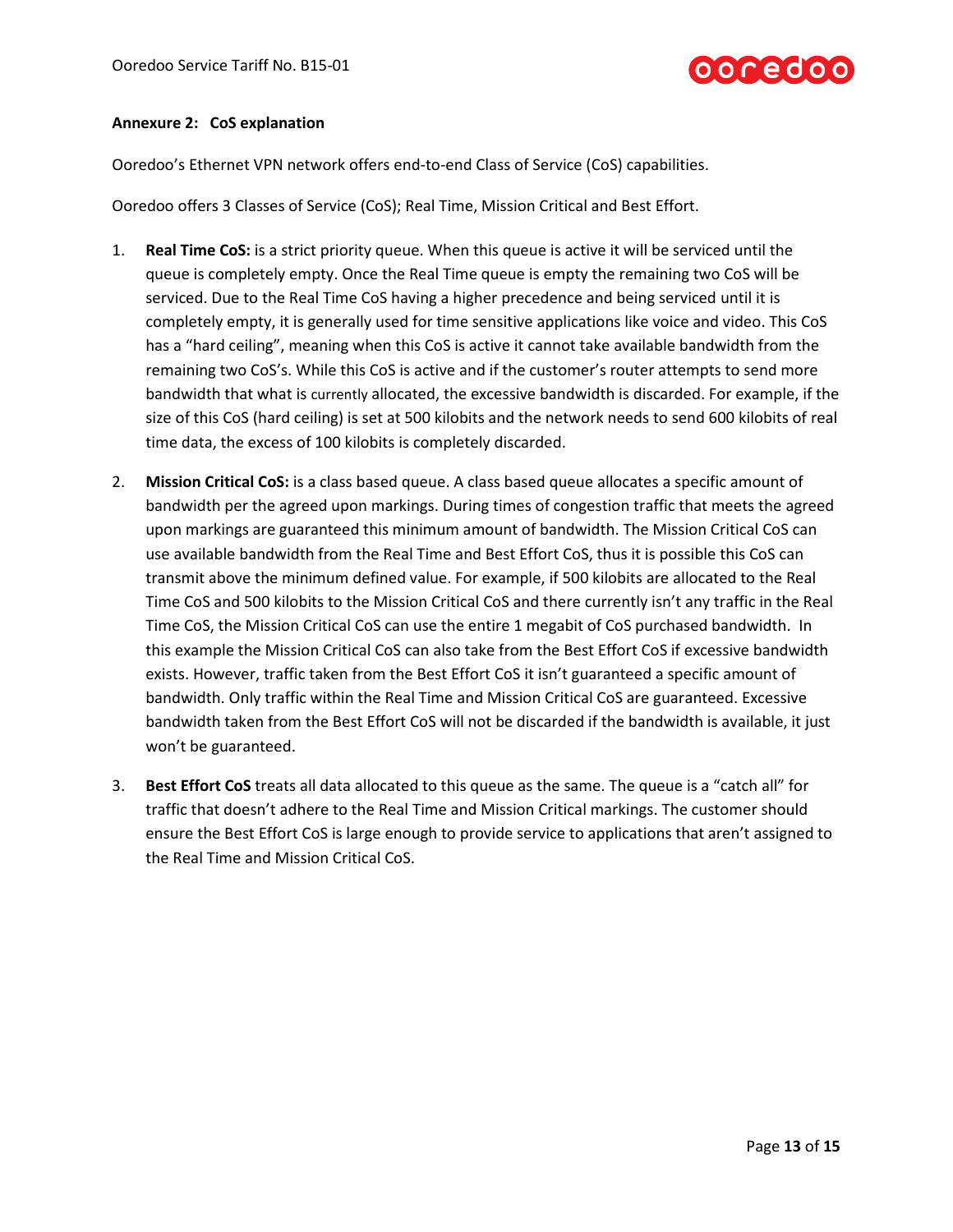#### **Annexure 3: Burstable Ethernet VPN**

Ooredoo offers a burstable Ethernet VPN utilizing the 95th percentile method of billing. Burstable billing is based on peak usage and allows usage to exceed bandwidth commitment levels for brief periods of time without having to purchase a higher commitment level than needed.

With 95th percentile billing, network usage is measured and logged every 15 minutes throughout the month. At the end of the month, the log of usage samples is sorted in descending order and the highest 5% is disregarded. The next highest usage sample is the 95th percentile value and is the bandwidth usage for the month. This essentially gives a non-penalized bursting period of approximately 36 hours a month.



In this example, the red line shows the 95% billing marker. The black line shows the subscribed Ethernet VPN base Plan (16 Mbps). All bandwidth measurements above the red line are considered and the highest 5% will be discarded and not billed. Bandwidth below the red line indicates the lowest 95% of the traffic. Bandwidth between black and red lines is billable burst. The burst is billed as per the unit rate for the base Ethernet VPN plan. 95% percentile billing gives the benefit of burstable bandwidth. This example shows network usage upwards of 92 Mbps while 95th percentile is at 20.81 Mbps and burst charging remains as 4.81Mbps (20.81-16). In this example if the customer is on a silver plan, the monthly fee for a 16Mbps plan is QR9,650 per month which is divided by 16 to calculate the per unit MB rate which equals QR603. i.e. the Unit rate is equal to the Subscribed Base plan charge divided by the Subscribed base capacity (20.81-16).

**\* \* \* END OF TARIFF \* \* \***